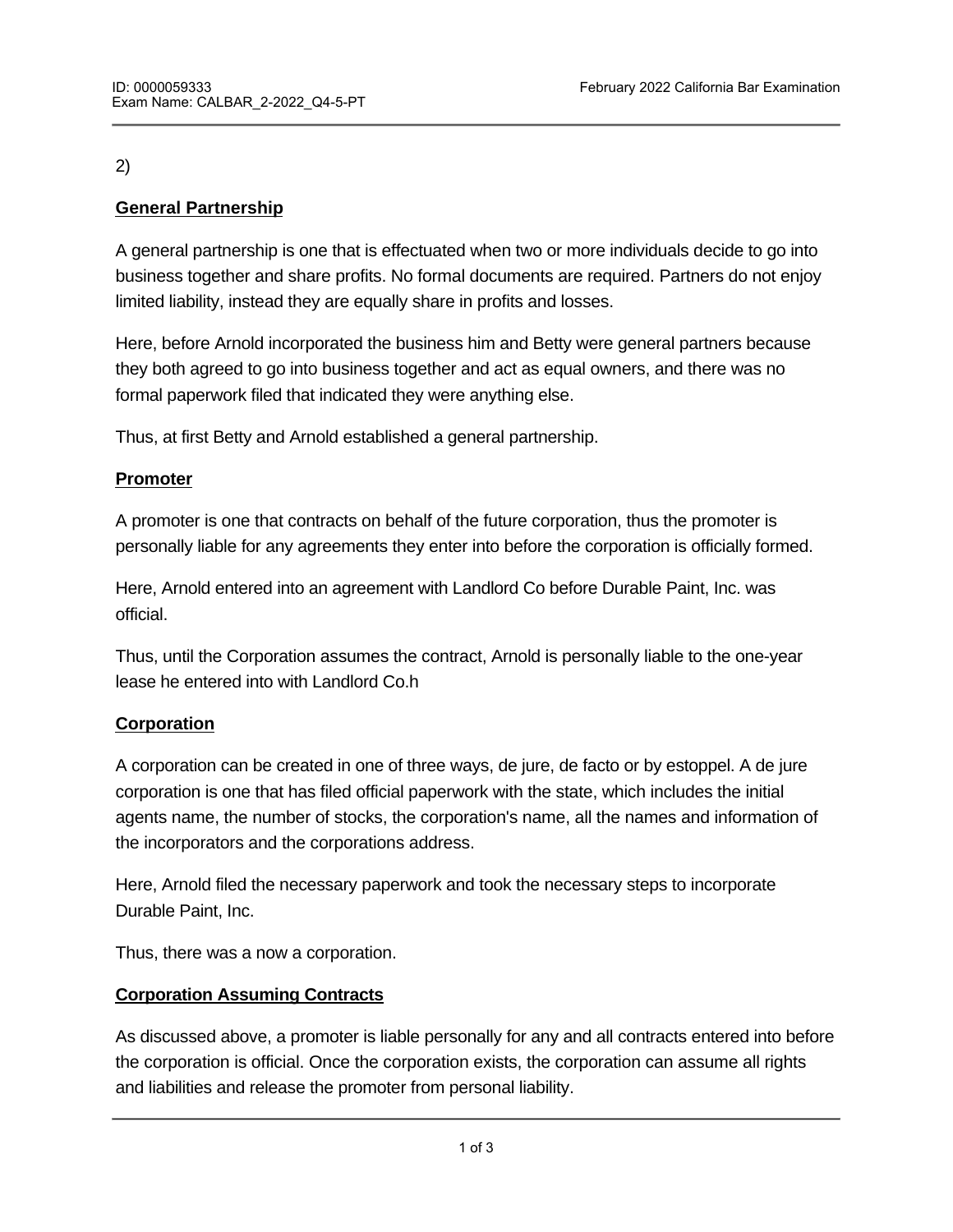Here, once Durable Paint, Inc. was official Arnold and Betty voted to assume all rights and liabilities for the lease and to accept the assignment of Arnold's patent rights.

Thus, this released Arnold from any personal liability to Landlord Co for the one-year lease he entered into while a promoter and Durable Paint is now responsible.

### **1. Landlord Co. v. Arnold**

As discussed above, Arnold would not be personally liable as a promoter to Landlord Co.

### **Piercing the Corporate Veil**

A shareholder is generally not personally liable for the debts of the corporation, unless the corporate veil can be pierced. The corporate veil can be pierced if there is a showing that the corporation was used as an alter ego or that there was an undercapitalization of the corporation at inception.

Here, Landlord Co may argue that Durable Inc was undercapitalized at inception because the only person to put any money was Betty and she only contributed \$100,000. Further, Arnold did not contribute anything because he contributed a patent to the business. There were also no other assets available besides Betty's \$100,000, which is presumably not sufficient to start and maintain a successful paint company. Furthermore, after only six months the corporation had exhausted all of its capital which also indicates that there was not enough money to keep operations afloat.

Thus, Landlord may be successful in piercing the corporate veil and making Arnold personally liable for the one-year lease.

#### **2. Landlord Co. v. Betty**

#### **Piercing the Corporate Veil**

Same rule and discussion as above for Betty, she'd be personally liable to Landlord Co as well if they successfully argue that Durable Paint was undercapitalized at inception.

#### **3. Betty v. Arnold**

#### **Derivative Suit**

A shareholder can bring a derivative suit if they can show that a demand would be futile, that they are a shareholder and that they adequately represent the interests of the shareholders.

Here, a demand would be futile because Arnold and Betty are the only directors and officers of

the corporation. Betty is a shareholder of the corporation and she adequately represents the corporation and she adequately represents the corporation and she adequately represents the corporation and she adequately repre